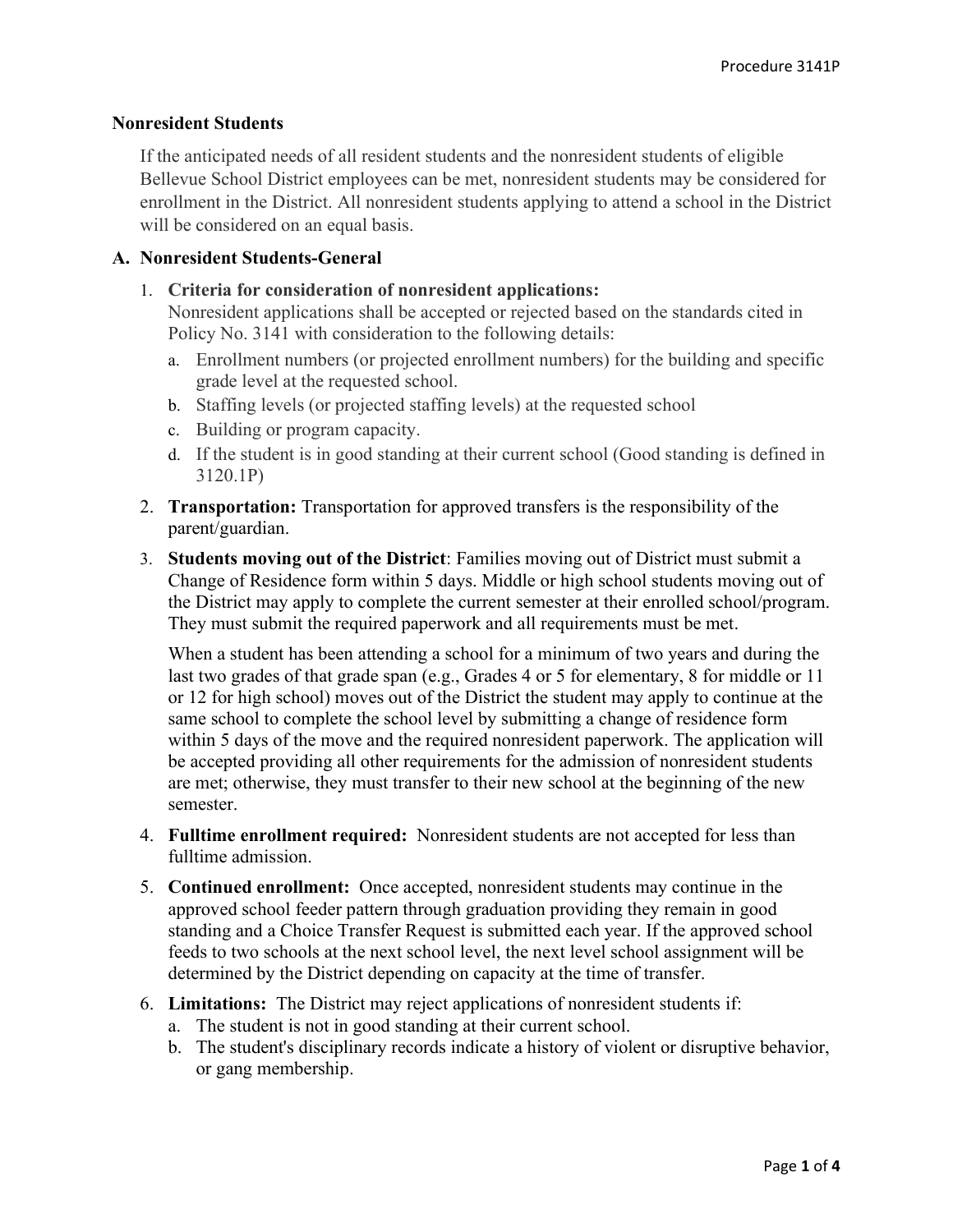- c. The student has been expelled or suspended from a public school for more than ten consecutive days. Any policy allowing for readmission of expelled or suspended students must apply uniformly to both resident and nonresident applicants.
- d. Enrollment would displace a child who is a resident of the District, except that if an employee's child is admitted, that child shall be permitted to remain enrolled at that school, or in the feeder pattern, until he or she has completed his or her schooling.
- 7. Termination of Interdistrict Transfer approvals: Enrollment is subject to termination for nonresident students in the following situations:
	- a. If, after an Interdistrict Transfer Application has been approved, it is discovered that the information provided was incomplete or has changed since the time the application was considered, and/or was materially misrepresented on the application.
	- b. If the student is expelled from the District under the usual disciplinary process.
	- c. If the student is excessively tardy or truant, or engages in frequent misconduct or disruptive behavior, or is in violation of school rules that indicate the student is not being successful in the school or program. Before the Interdistrict Transfer of such a student is terminated, the parent/guardian will be notified that the student's continued attendance in the District is in jeopardy. If the decision is made to terminate the Interdistrict Transfer, the parent/guardian will be notified and will be informed that they may appeal the termination to the Office of Superintendent of Public Instruction.
- 8. Transfers within Bellevue School District for nonresident students: Nonresident approvals are limited to the designated school/program and are not transferable.
	- a. Nonresident students wanting to transfer to another school or program within the Bellevue School District, must submit a new Interdistrict Transfer Application.
	- b. Nonresident students, including nonresident children of eligible District employees, who have been admitted to a school/program that is later found to be inappropriate for that student or who needs a different school/program to meet their educational needs, must initiate a new Interdistrict Transfer Application.
	- c. Students seeking to change schools or programs within the District will be given no preference based upon their prior acceptance as a nonresident student.
- 9. Process: Nonresident students will submit their information to be added to the nonresident waitlist for consideration through an online process available on the District website.
	- a. Waitlist applicants may request one (1) school but will be able to indicate if they are interested in other BSD schools if space is available.
	- b. Applicants will be placed on the waitlist for the requested school by grade in the order received, available spots will be offered by waitlist order.
	- c. The nonresident waitlist will not be carried over from year to year.
	- d. If placement can be offered, we will contact the parent/guardian requesting nonresident paperwork and provide next steps for enrollment.
		- (1) The following nonresident paperwork will be requested and is required prior to enrollment at a school:
			- (a) Bellevue School District Interdistrict Transfer Application for Nonresident Students (Exhibit B Procedure 3141P) submitted to studentplacement@bsd405.org.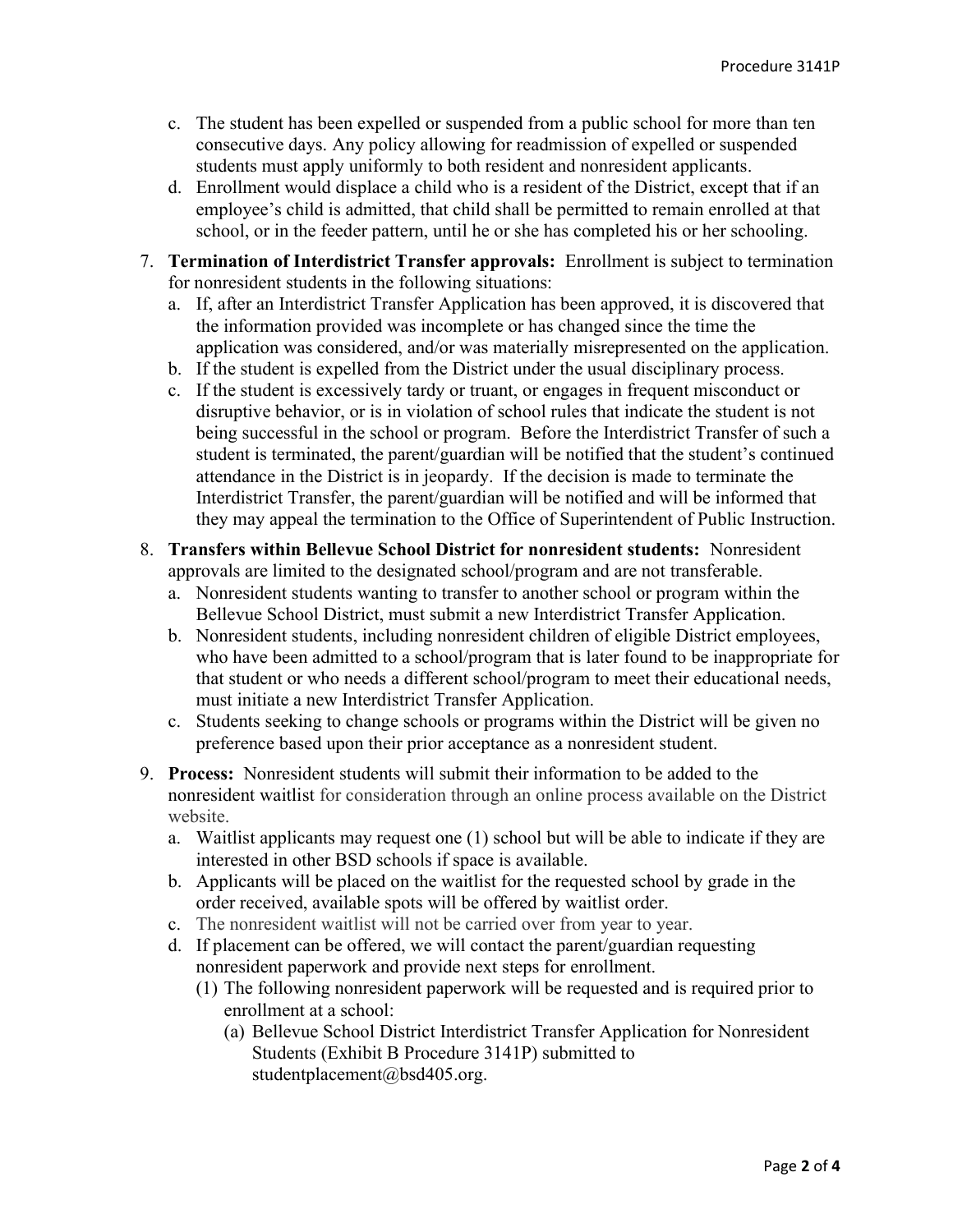- (b) A Choice Transfer Request (CTR) submitted to the resident district through OSPI's [Choice Transfer Request Parent Portal. F](https://eds.ospi.k12.wa.us/ChoiceTransferRequest)or continued enrollment at an approved school a renewal CTR is required each year and should be completed in February for the upcoming school year.
- 10. Timeline: Nonresident students may submit their information to be added to the waitlist beginning March  $1<sup>st</sup>$  for the upcoming school year.
	- a. Nonresident paperwork (BSD Interdistrict Transfer Application and Choice Transfer Request) will be requested if placement is offered and processed within 45 days of receipt.
	- b. Both forms must be received, or the application will be considered incomplete and will be denied.
	- c. Interdistrict Transfer Applications and Choice Transfer Requests submitted without receiving a placement offer will be denied.

## **B.** Nonresident Children of District Employees

You must be an eligible employee for your student to be accepted for enrollment and be employed by the District when your student's enrollment begins. Once enrolled with eligible employee status your student may continue in the feeder pattern to that school, even in the event that you are no longer employed by the District. However, if you are no longer employed by the District, employee status will be revoked if your student does not remain in good standing or withdraws or is withdrawn from the District.

Eligible Bellevue School District employees are defined as:

- classified employees who work 16 hours per week or more for a minimum of 180 days
- certificated employees who work 0.4 FTE or greater
- 1. Employees assigned to schools: The District will accept applications from nonresident students who are the children of eligible certificated and classified school employees, and those children will be permitted to enroll:
	- a. At the school to which the employee is assigned.
	- b. At a school within the feeder pattern which includes the school to which the employee is assigned.
- 2. Employees not assigned to schools: The District will accept applications from nonresident students who are the children of eligible certificated and classified employees not assigned to schools, and those children will be permitted to enroll at a school that has capacity to serve the student.
- 3. Early intervention or preschool services: Nonresident preschool children of eligible District employees will be permitted to enroll at the assigned school where early intervention services or preschool services for students with disabilities can be provided if the student is eligible for such services.
- 4. Open Transfer: eligible employees (resident and nonresident) with students new to BSD and with current BSD students changing school levels or wanting to change schools will use the online Open Transfer process.